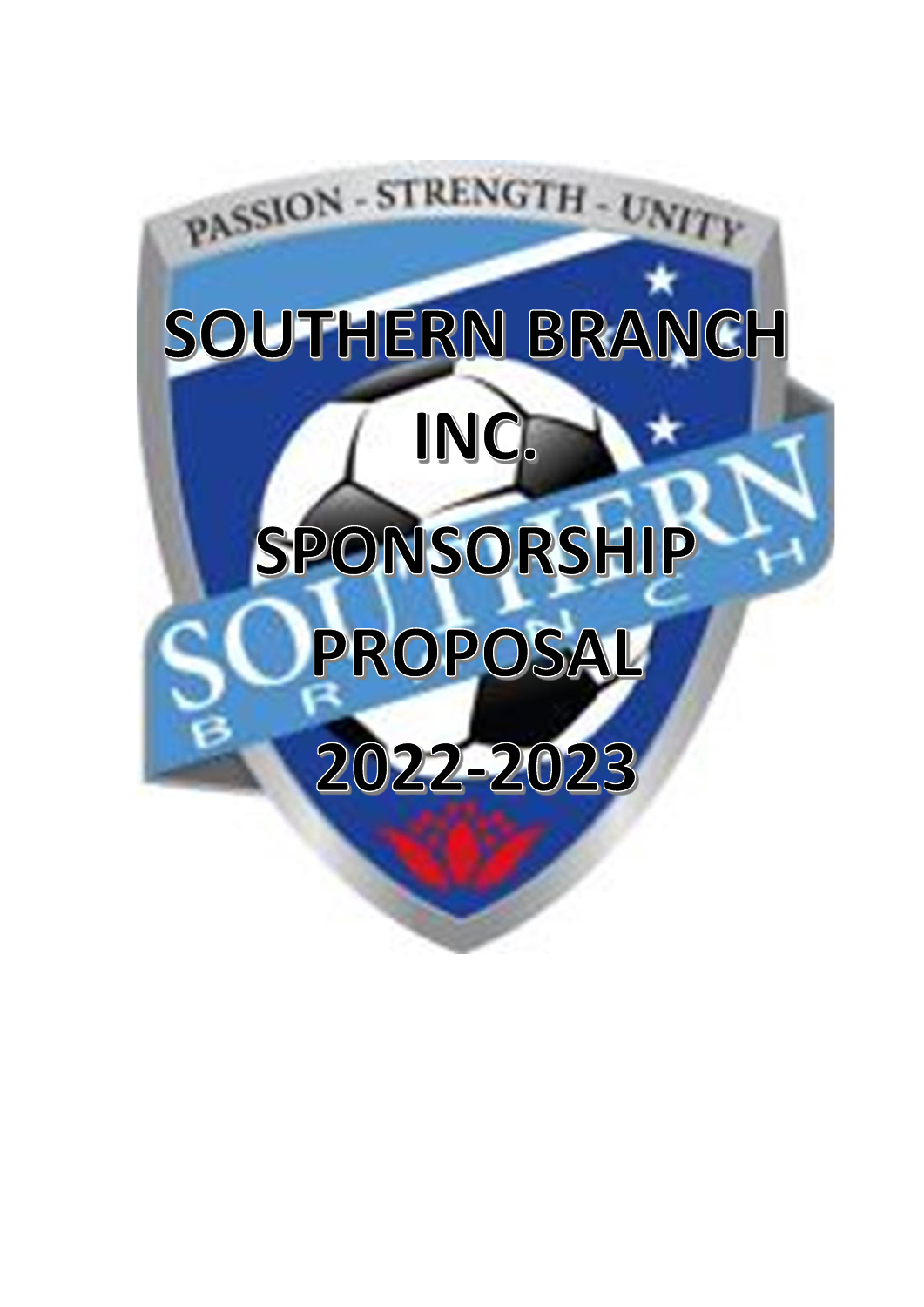

Thank you for your interest in our Southern Branch Inc Sponsorship Proposal.

We are excited to announce that we will be signing up with new uniform suppliers for the

2022 -2023 season.

Our Southern Branch 2022/ 2023 Strategic Plan is to partner with businesses who we believe will gain strong exposure from our sponsorship packages. This will increase branding opportunities to the wider community, including not only the Shoalhaven but the Greater Sydney community.

With our many branding opportunities including branding throughout the club house, flags, banners, broadcasts over the PA- partnered with our website and social media marketing -we believe your brand will have excellent exposure to the football community with regions covering Macarthur, Western Sydney, Bankstown, and Blacktown districts. Many of the teams coming from Greater Sydney will require accommodation and dining while here for the weekend which offers a great opportunity for your business.

Southern Branch Inc represents 8000 people across Four Associations and a region that stretches from Gerringong to the Victoria Border, and as West as the Southern Tablelands and Yass. Over the duration of 12 months there are 22 games played at home grounds. Resulting in over 300 players attending the fields weekly. Providing an audience of approximately 475 spectators (including family and friends of players) seeing your brand each week. Southern Branch Inc has teams covering U9'S to U16's and we are focused on providing the best facilities we can to help mould our next generation of youths. Southern Branch believes in encouraging, strengthening, and guiding our players skills and discipline to assist them in achieving their goals. We would love your financial support to help us build and encourage potentially, the next big football legend!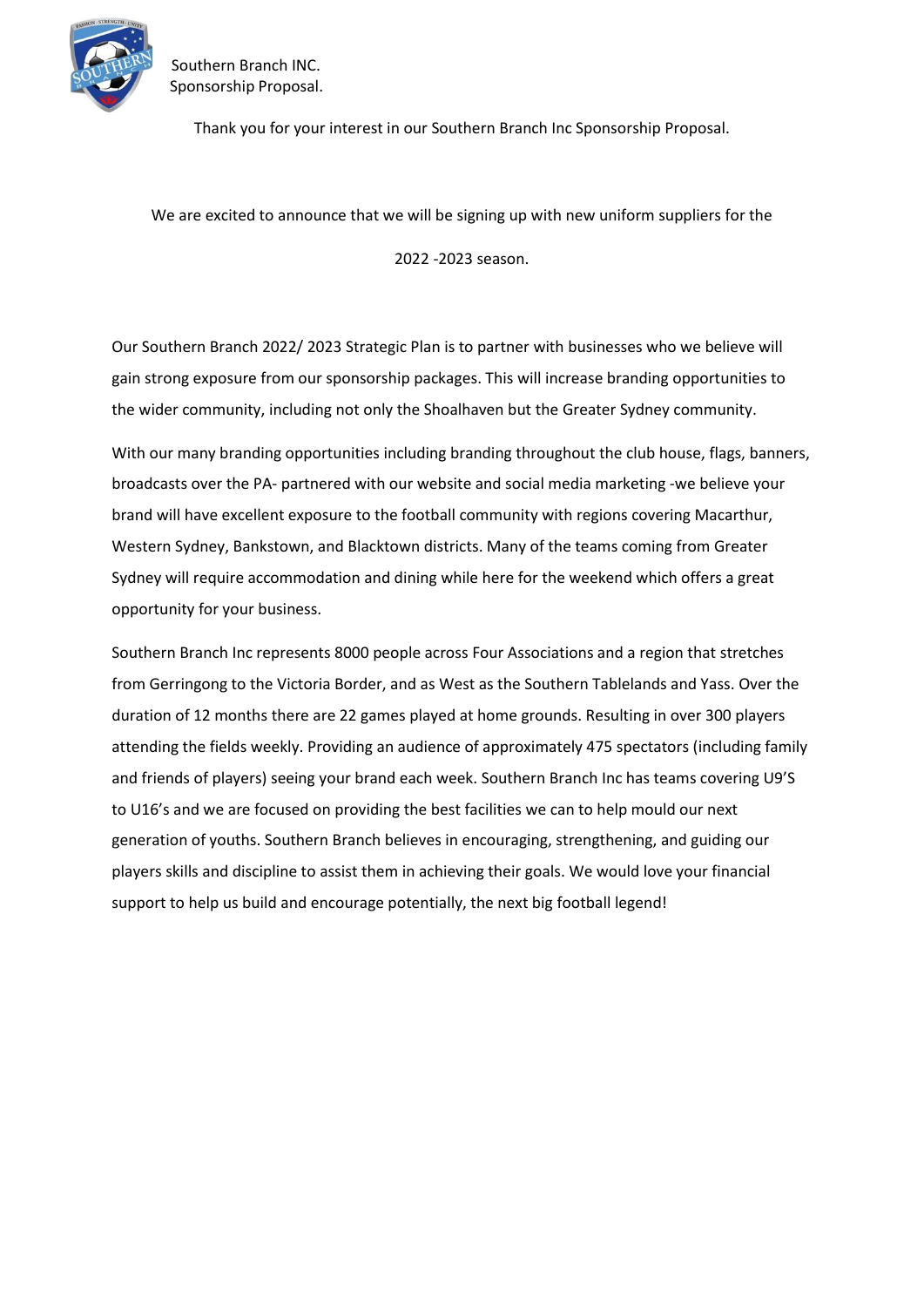

| HFH           | Southern Branch INC.  |
|---------------|-----------------------|
| $\mathcal{V}$ | Sponsorship Proposal. |

| $\overline{1}$                                                                                                                          |
|-----------------------------------------------------------------------------------------------------------------------------------------|
| 2                                                                                                                                       |
| 2                                                                                                                                       |
| 3                                                                                                                                       |
| 3                                                                                                                                       |
| 4-9                                                                                                                                     |
| 4<br><u> 1989 - Johann Stoff, deutscher Stoffen und der Stoffen und der Stoffen und der Stoffen und der Stoffen und de</u>              |
| 5                                                                                                                                       |
| <u>6</u>                                                                                                                                |
| $\overline{7}$<br><u> 1989 - John Stein, september 1989 - John Stein, september 1989 - John Stein, september 1989 - John Stein, sep</u> |
| <u>و</u>                                                                                                                                |
| 10                                                                                                                                      |
| 11                                                                                                                                      |
| 11                                                                                                                                      |
| 11                                                                                                                                      |
| 12                                                                                                                                      |
| <u>13</u>                                                                                                                               |
|                                                                                                                                         |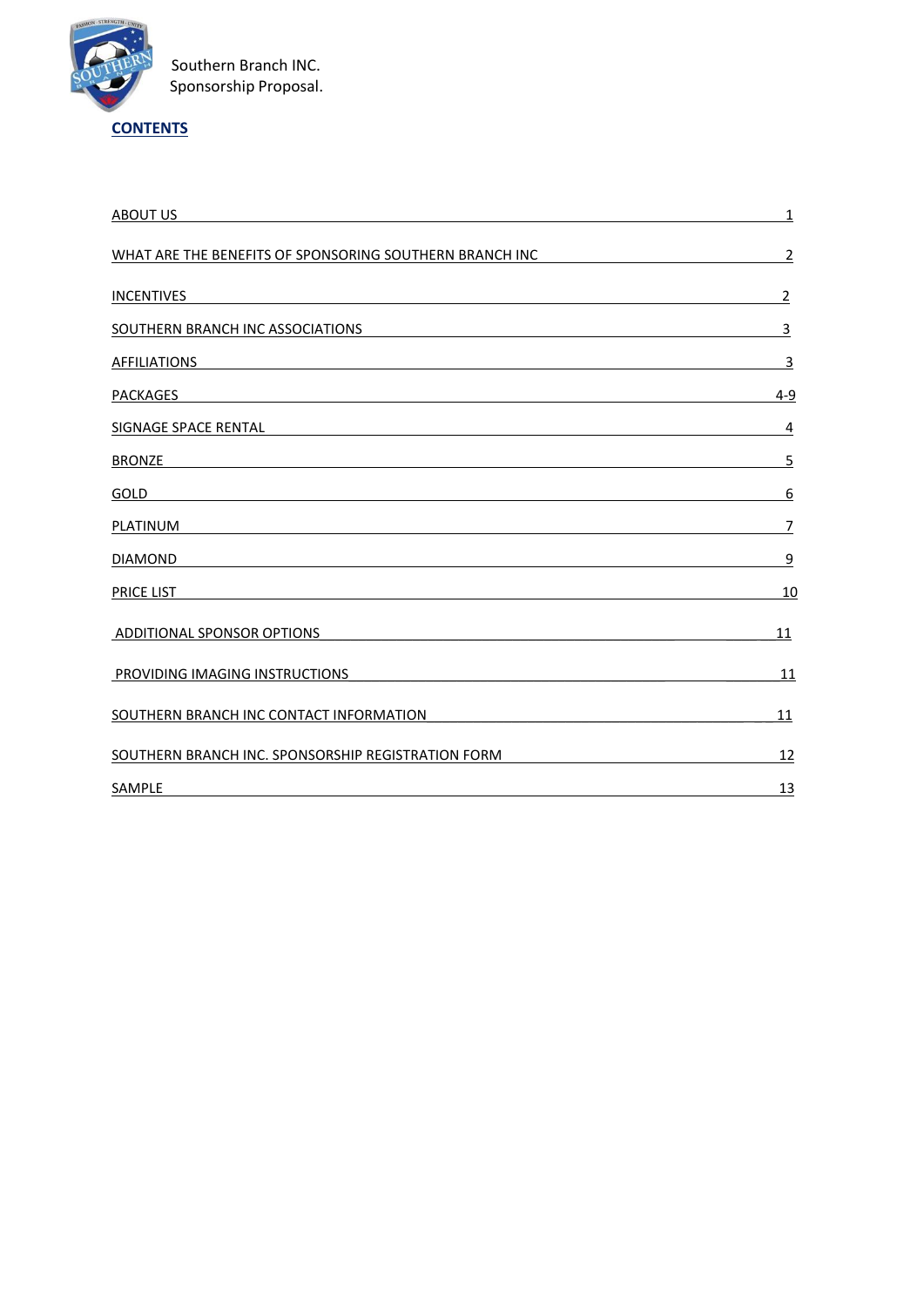

# **ABOUT US**

Southern NSW Football has had many names since the mid 1960's it was first called New South Wales Amateur Soccer Federation Southern Branch, then the name changed to Southern NSW Soccer, later in approx. 2006 the name was then changed to Southern NSW Football Inc.

In the early years Southern took in the areas from Campbelltown to the Victorian border town of Albury then across to Eden and up to Berry on the Coast. In 1972 there was a restructure that saw the ACT form their own Associations leaving Southern. Also, the Riverina branch was formed that took in the Albury Wodonga area.

Southern's area now takes in Berry to Bowral / Bargo, Goulburn, Yass, Cooma then bypasses the ACT, includes Eden with all the towns on the East Coast to the North and South. There are four Associations that form Southern NSW Football, they are Far South Coast, Eurobodalla, Shoalhaven, and Southern Tablelands. Southern acts as an administration body for those associations.

In 1992 Southern created a pathway program for players within the branch, it entered under 11 and under 12 teams in the Sydney Junior League. This was followed a few years later with under 13 to under 16 teams who played in the NSW Super League. Players who played in those teams came from all over the branch and they would travel as far as Newcastle to play their games. The Branch runs annual Branch Championships in various age groups to give players the extra level playing against all Associations.

Southern Branch provides specialist coaching for all the players with qualified coaches and a paid director of coaching overseeing the programs. Many players have come through programs to play in the Southern Branch teams in the Sydney Youth League as well as the NSW NPL Females teams.

At present, Southern Branch has male and female players from under 9 to under 12 playing in the Skills Acquisition Program (SAP) which is a non-competition program played on modified fields. This is to give the players more touches on the ball to play different systems of play. We also have male teams from under 13 to under 16 in the Australian Youth League (AYL). AYL is played at South Nowra Sporting Complex, with some games played away in Goulbourn and Sydney. Both AYL and SAP teams are played against Sydney teams. Over the years we have had many players male and female who have played in our teams to go on and represent NSW Country at the National Titles, play in the A and W League and a few have gone on to represent Australia in under 17's, under 20's at the Olympics Games, the Matildas, and the Socceroos. Do not forget Adam Federici who was a Socceroo and is currently the Goalkeeper for Macarthur FC in the A league.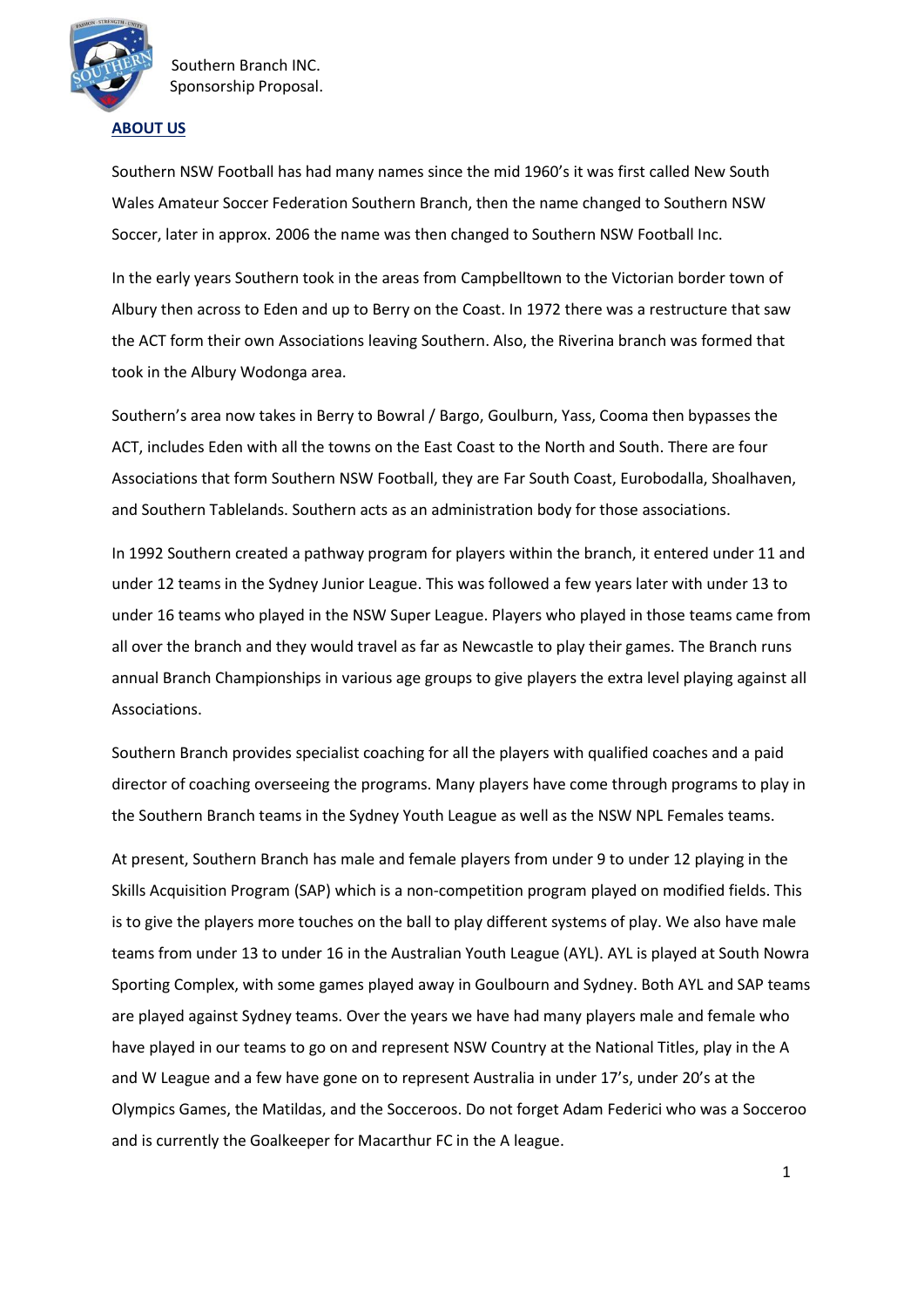

### **WHAT ARE THE BENEFITS OF SPONSORING SOUTHERN BRANCH INC?**

- Supporting our younger generation of athletes.
- Being part of the wider community.
- Supporting the club.
- Creating brand exposure.
- Increasing word of mouth advertisement.
- Expanding your target market.
- High exposure of your business to potential customers.
- Building your business, a reputable name through the community.

#### **INCENTIVES**

- Field Signage
- Social and Digital Marketing
- Uniform Sponsorship for 2022-2023
- 1. \$10 voucher to be used at our club canteen on 1 game day of your choice through the season.
- 2. Signage board 900 x 2400
- 3. Face book acknowledgment of your sponsorship. Including your business name, contact details and website URL. A scheduled weekly occurrence for 1 year will be set up with a min of 1once a week up to 4times per week.
- 4. A4 Framed certificate of sponsorship for the club. Sponsor to Advertise in their own shop.
- 5. Sponsors link to website through our website for the season.
- 6. Tear drop flag.
- 7. Sponsorship announcement of Business name and location over the PA System on home games
- 8. Diamond Sponsor's logo as our Facebook cover photo for the Season.
- 9. Diamond sponsor will receive a club jersey with logos framed for them to advertise in the shop.
- 10. Business logo on our uniforms.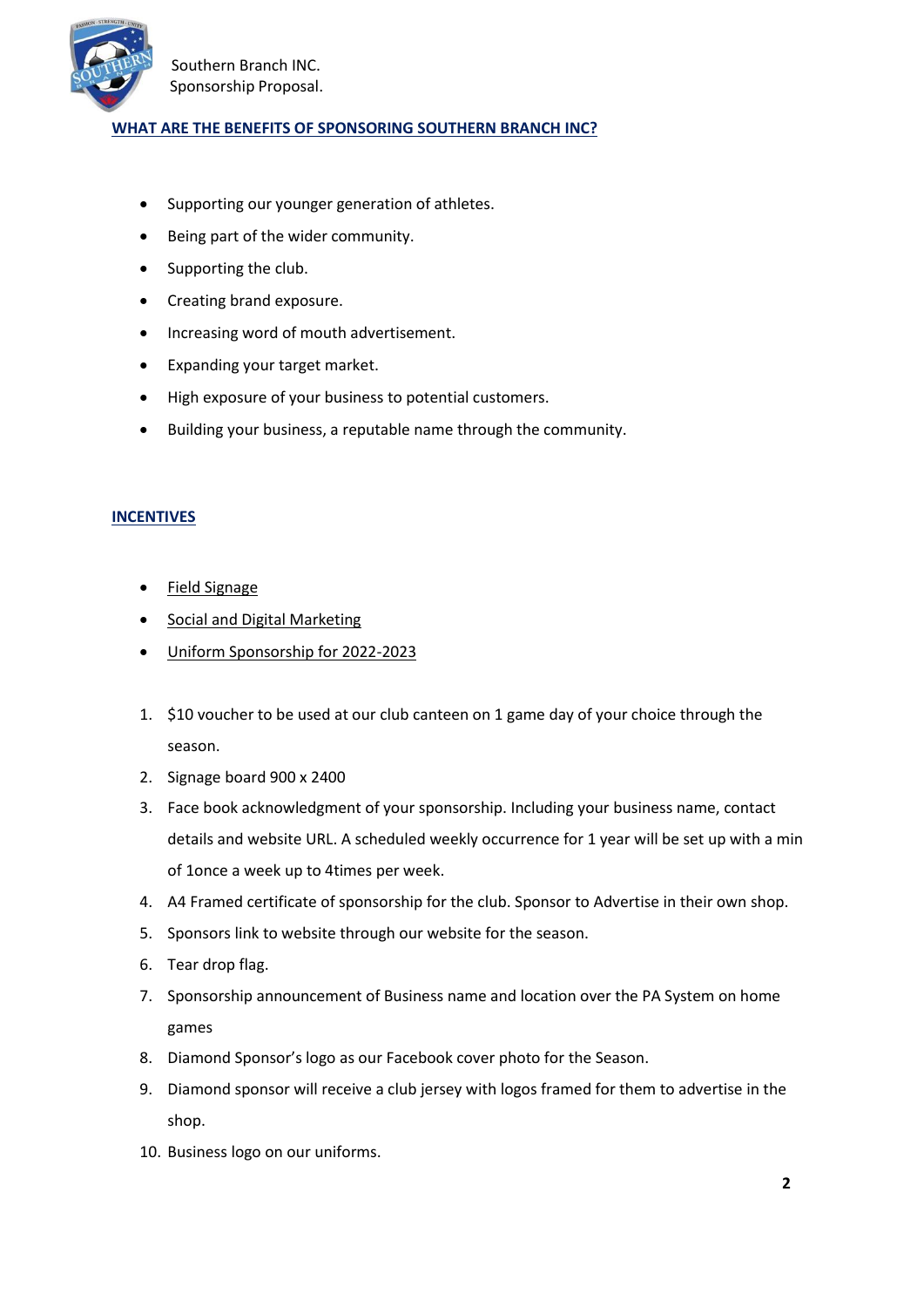

**SOUTHERN BRANCH INC ASSOCIATIONS**









### **AFFILIATIONS**

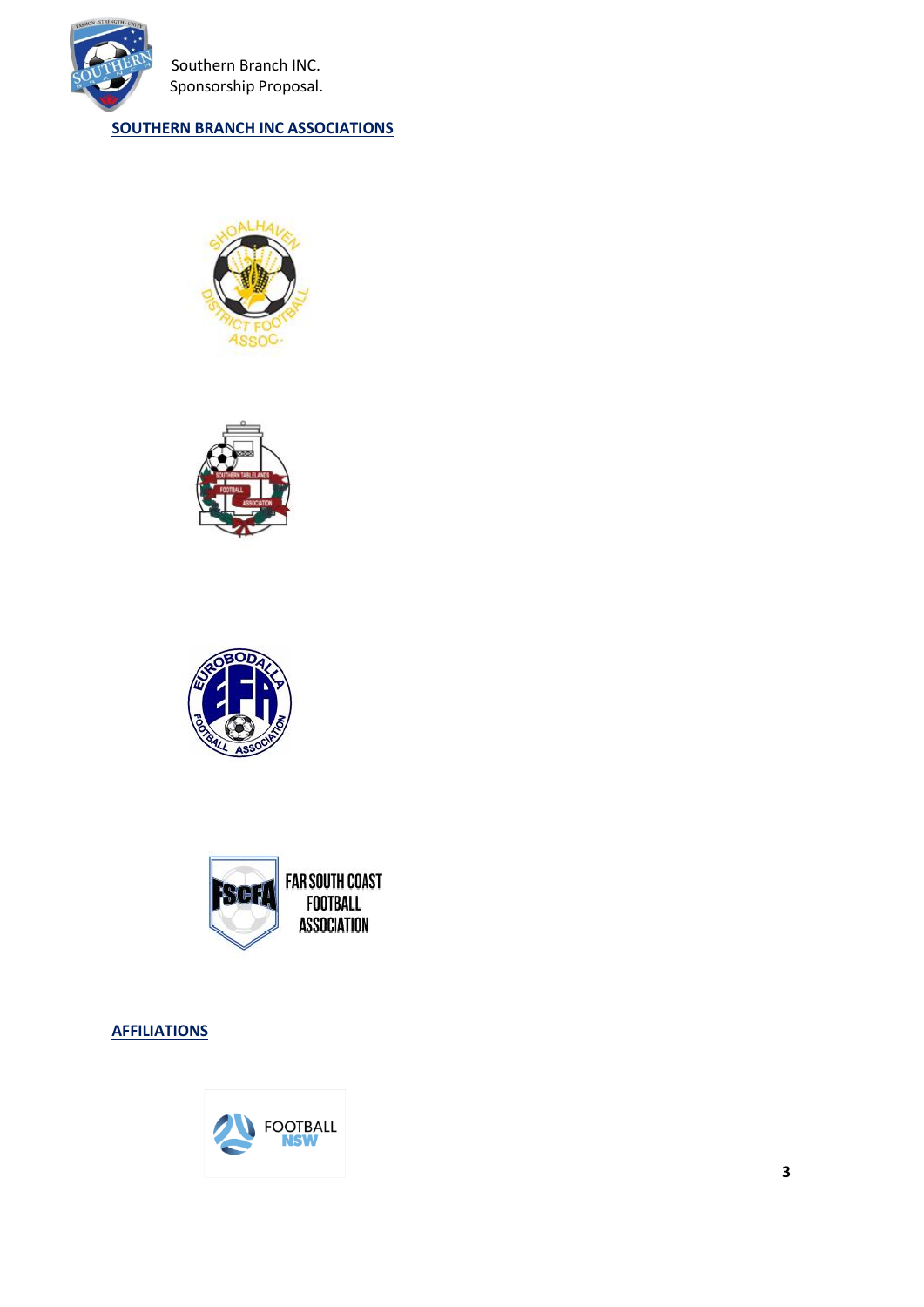

### **SIGNAGE SPACE RENTAL**

Field signage space is available for you to rent for the year with 4 great field locations ranging from the highest point of visibility to the lowest. This package is for business who already have their own signs premade. All signs are to be 900 x2400mm alu panel

PRIME EXPOSURE

MIDDLE EXPOSURE

LOW EXPOSURE

GRANDSTAND EXPOSURE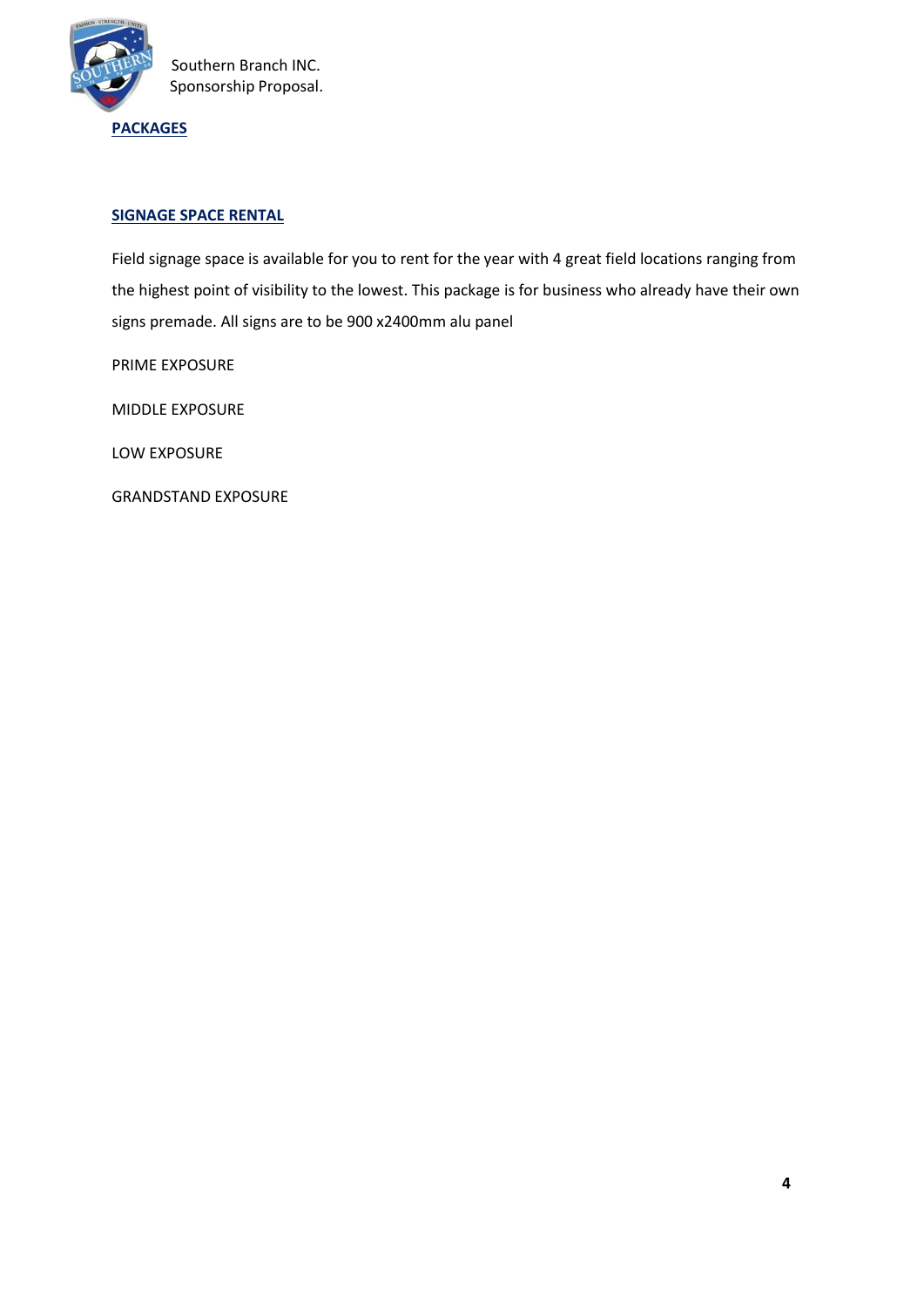

### **BRONZE PACKAGE**

- 1. \$10 voucher to be used at our club canteen on 1 game day of your choice through the season
- 2. A4 Framed certificate of sponsorship for the club. To display in your store.
- 3. 1x per week Face book acknowledgment of your sponsorship.

Including your Business name, contact details and website URL or Logo.

4. Signage board 900 x 2400mm alu panel **OR** 2m Tear Drop Flag with spike.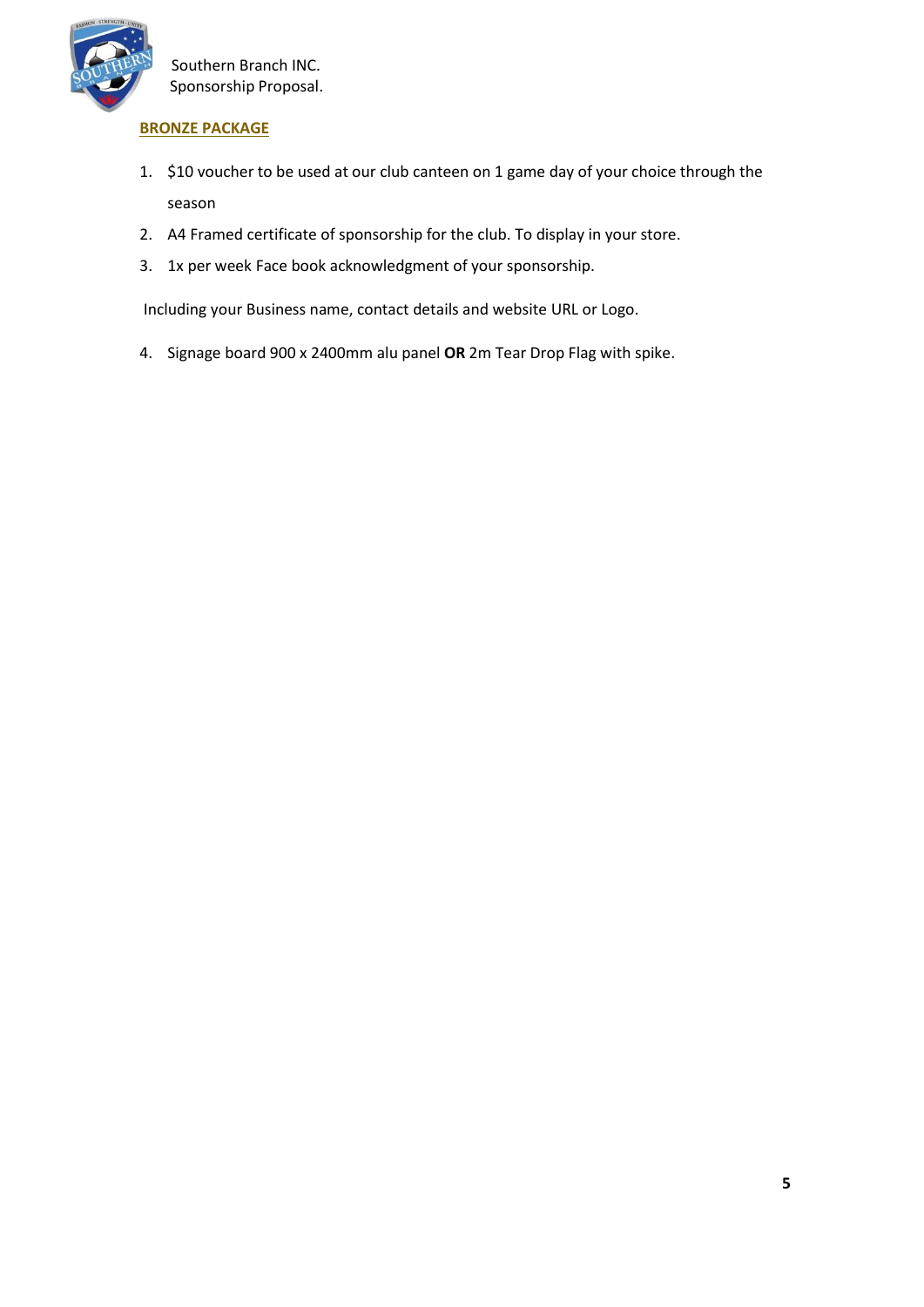

**SILVER PACKAGE**

- 1. \$10.00 voucher at our club canteen on 1 game day of your choice through the season.
- 2. A4 Framed certificate of sponsorship for the club. To display in your store.
- 3. 2x per week Face book acknowledgment of your sponsorship. Including your business name, contact details and website URL.
- 4. Signage board 900 x 2400
- 5. Your Logo on playing shorts for both SAP & AYL.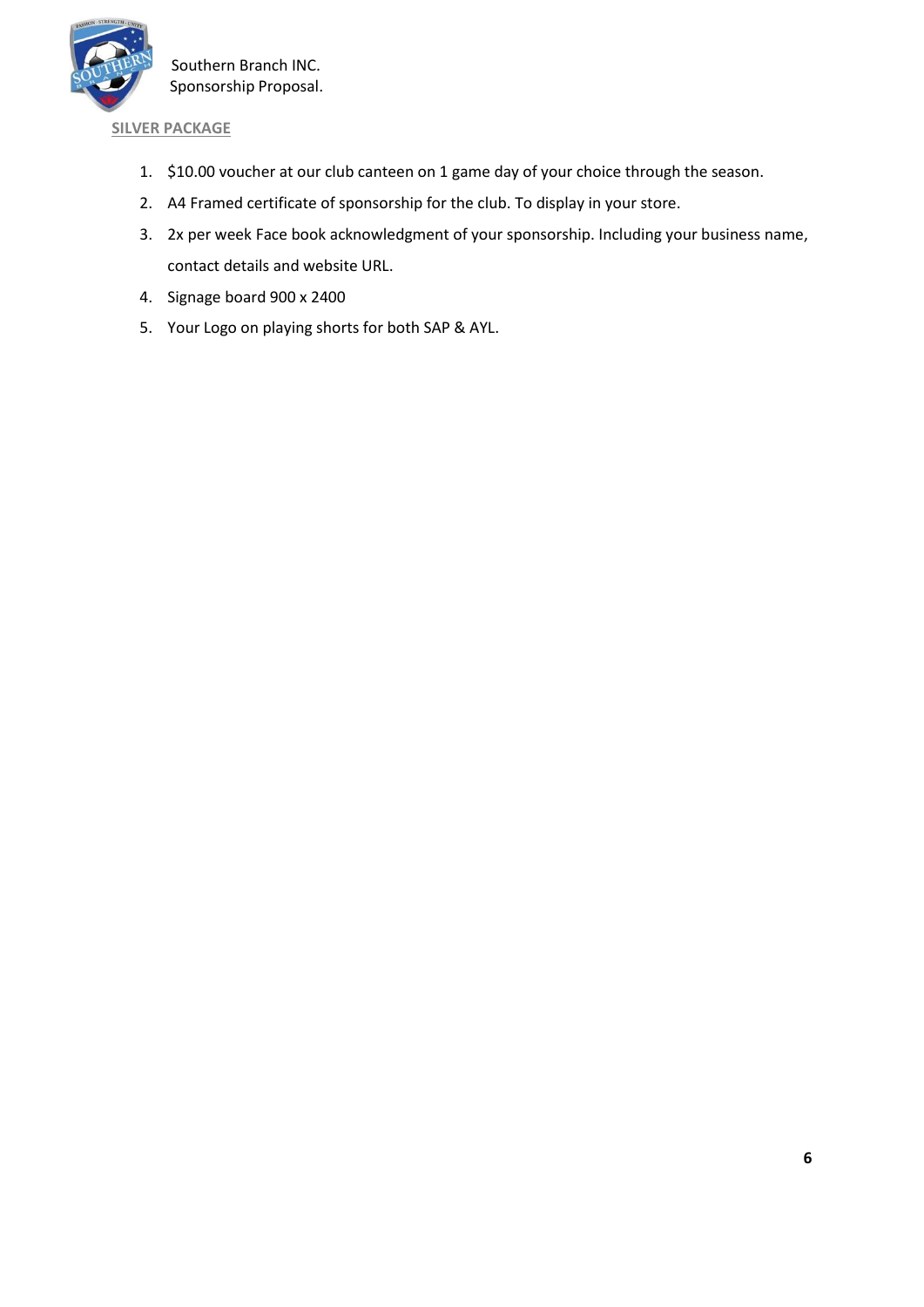

# **GOLD PACKAGE**

- 1. \$10.00 voucher at our club canteen on 1 game day of your choice through the season.
- 2. A4 Framed certificate of sponsorship for the club. To display in your store.
- 3. 3x per week Face book acknowledgment of your sponsorship. Including your business name, contact details and website URL.
- 4. Signage board 900 x 2400
- 5. Your Logo on playing jersey sleeve for both SAP & AYL

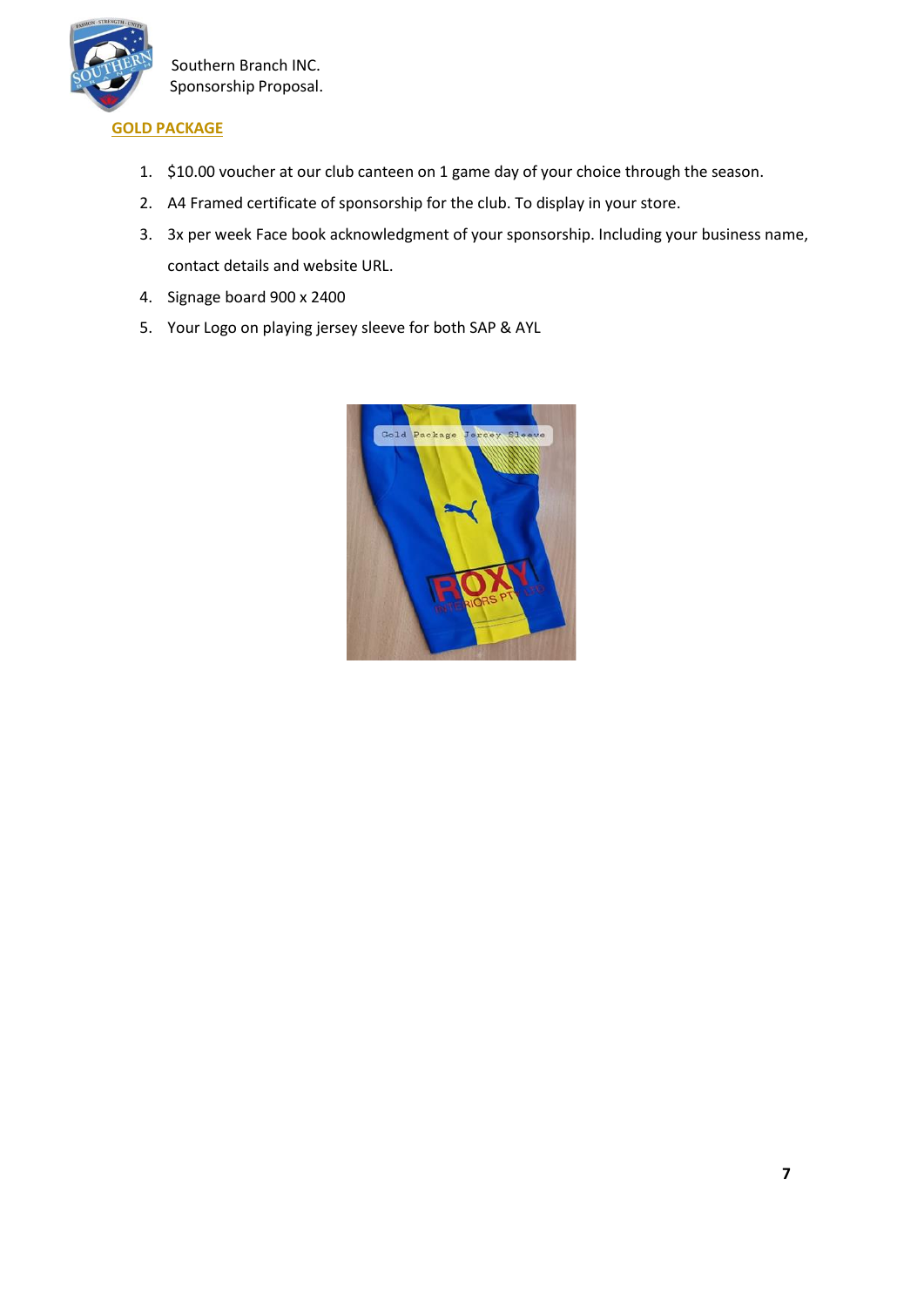

# **PLATINUM PACKAGE**

- 1. \$10.00 voucher at our club canteen on 1 game day of your choice through the season.
- 2. A4 Framed certificate of sponsorship for the club. To display in your store.
- 3. 4x per week Face book acknowledgment of your sponsorship. Including your business name, contact details and website URL.
- 4. Signage board 900 x 2400
- 5. Sponsors weblink advertised on our website for the season.
- 6. Tear drop flag
- **7.** Logo on the back of the playing jersey above number.

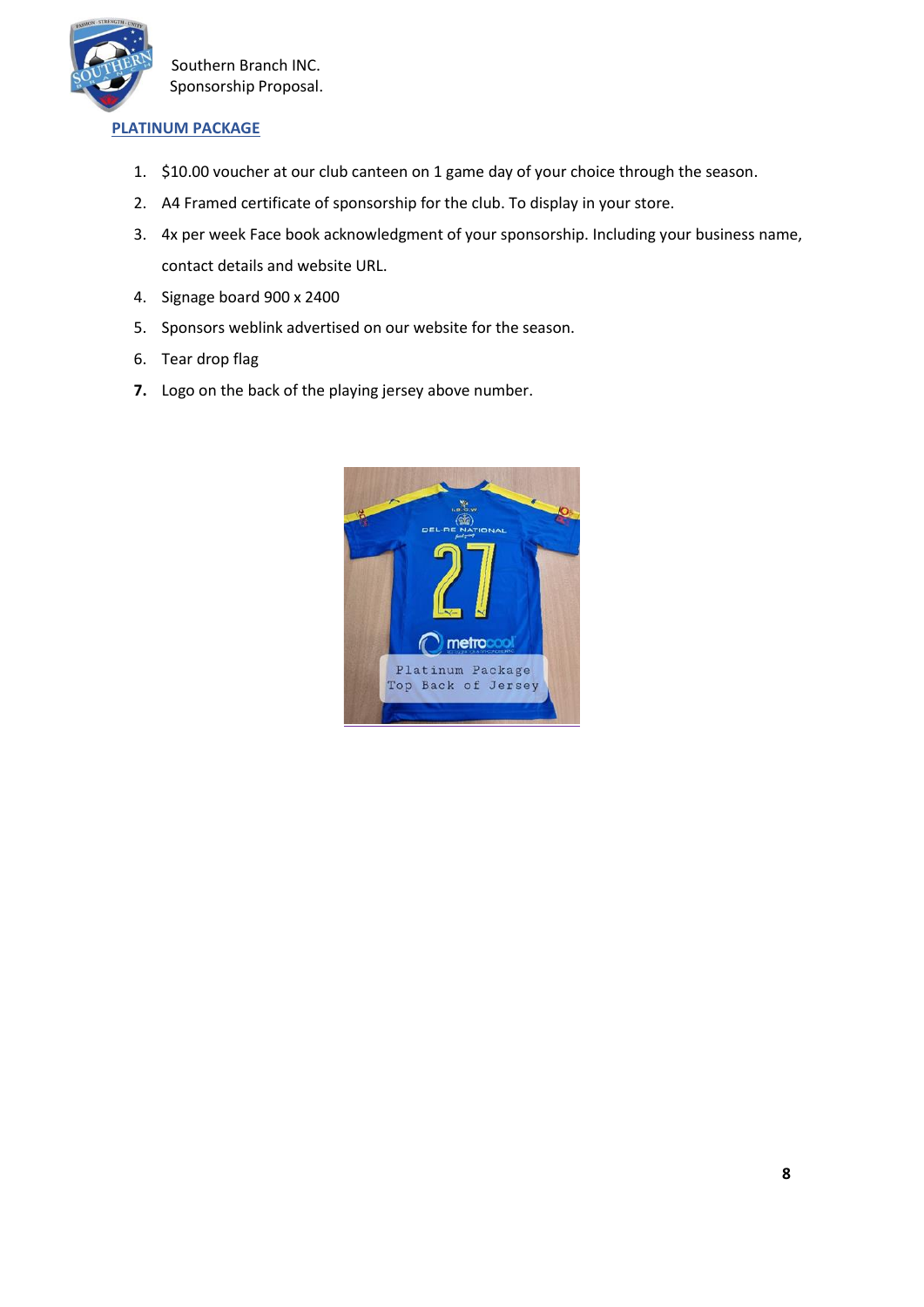

### **DIAMOND PACKAGE**

- 1. \$10.00 voucher at our club canteen on 1 game day of your choice through the season.
- 2. 5x per week Face book acknowledgment of your sponsorship. Including your business name, contact details and website URL.
- 3. Signage board 900 x 2400
- 4. Sponsors weblink advertised on our website for the season.
- 5. Your business Audio Ad to announce over the PA System on home games.
- 6. Your logo as our Facebook cover photo for the Season.
- 7. Tear drop flag.
- 8. Diamond sponsor will receive a club jersey with logos framed for them to advertise in the shop.
- 9. Business logo on the front middle position on the playing jersey.

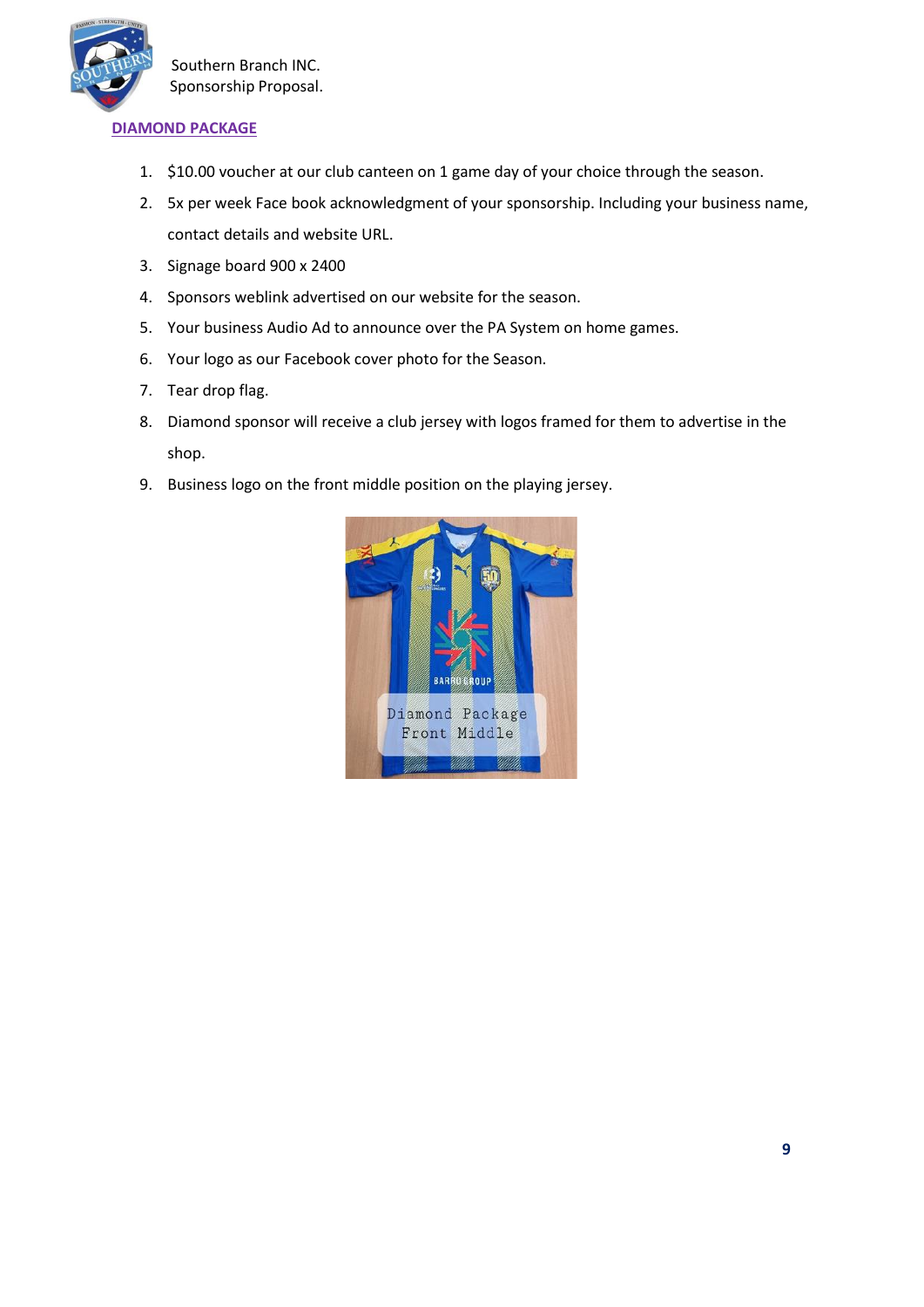

**PRICE LIST**

**Gold, silver, platinum, and diamond packages are for the duration of 2022 -2023.**

| <b>SIGNAGE SPACE RENTAL</b> |                       |
|-----------------------------|-----------------------|
| <b>PRIME EXPOSURE</b>       | 350.00 P/A GST INC.   |
| <b>MIDDLE EXPOSURE</b>      | \$200.00 P/A GST INC. |
| <b>LOW EXPOSURE</b>         | \$100.00 P/A GST INC. |
| <b>GRANDSTAND EXPOSURE</b>  | \$250.00 P/A GST INC. |
| <b>BRONZE</b>               | \$600.00 GST INC.     |
|                             |                       |
| <b>SILVER</b>               | \$1500.00 GST INC.    |
|                             |                       |
| <b>GOLD</b>                 | \$3000.00 GST INC.    |
| <b>PLATINUM</b>             | \$7500.00 GST INC.    |
|                             |                       |
| <b>DIAMOND</b>              | \$15000.00 GST INC.   |
|                             |                       |

- **Signage space rental and bronze package available all through season.**
- **Silver, gold, platinum, and diamond packages to be finalised and paid in full NOVEMBER 2021**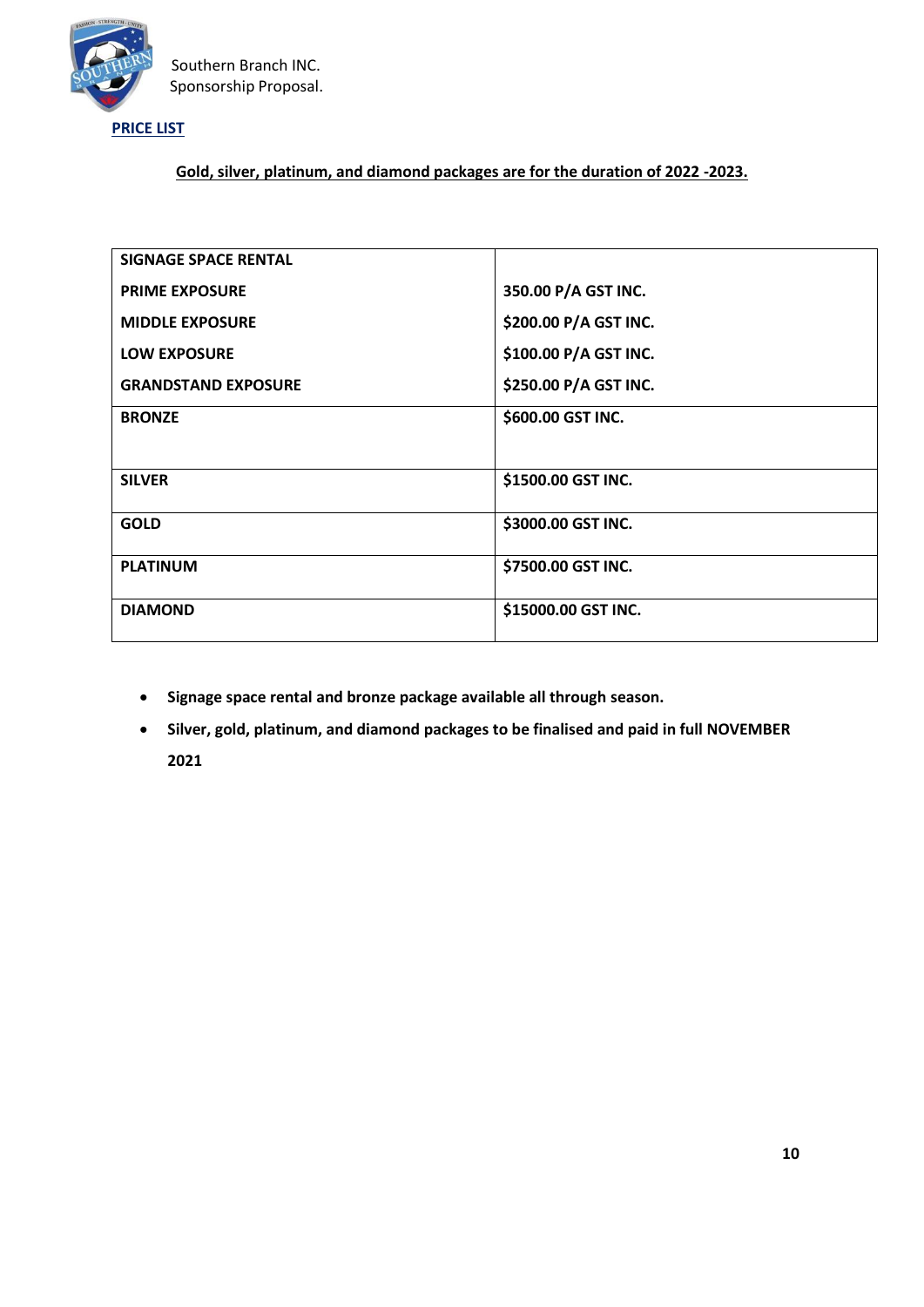

# **ADDITIONAL SPONSOR OPTIONS**

Please note that all packages can be amended to suit your needs and wants as a business. Instead of a monetary sponsorship, if you have any goods or services you would like in exchange of a package, please put it forward via our sponsorship email. **[southernbranchincsponsorship@outlook.com.](mailto:southernbranchincsponsorship@outlook.com)**

If any sponsors are interested in a market stall at our grounds on game day, please let us know.

### **PROVIDING IMAGING INSTRUCTIONS**

#### **Images to be emailed to in either:**

- Vector
- EPS
- AI
- PDF (can't be a jpeg as a PDF)

All Logo's and artwork are to be emailed to **[southernbranchincsponsorship@outlook.com](mailto:southernbranchincsponsorship@outlook.com)**

If signage artwork needs to be designed or amended, it will incur additional charges.

#### **SOUTHERN BRANCH INC CONACT INFORMATION**

| George Hyam    | Vice President           | 0400 330 804 |
|----------------|--------------------------|--------------|
| Danielle Bozza | Sponsorship Co-Ordinator | 0431 473 117 |

Email: **[southernbranchincsponsorship@outlook.com](mailto:southernbranchincsponsorship@outlook.com)**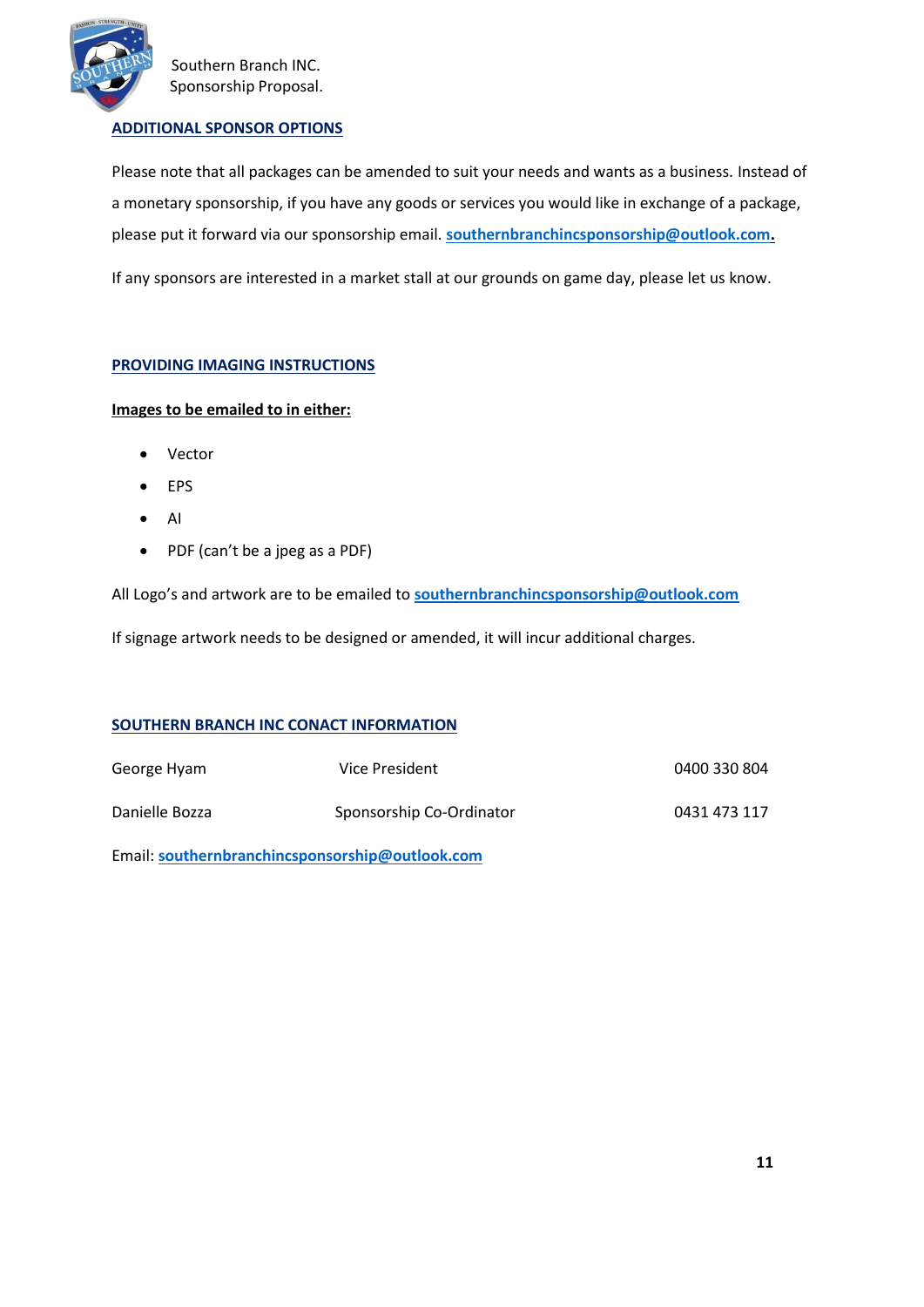

# **SOUTHERN BRANCH INC. SPONSORSHIP REGISTRATION FORM**

#### **Please fill in the below registration form and email it to**

**[southernbranchincsponsorship@outlook.com](mailto:southernbranchincsponsorship@outlook.com)**

| <b>BUSINESS NAME</b>     |  |
|--------------------------|--|
| <b>BUSSINESS ADDRESS</b> |  |
| <b>ABN/CRN</b>           |  |
| PERSON OF CONTACT        |  |
| <b>CONTACT NUMBER</b>    |  |
| <b>EMAIL</b>             |  |
| <b>WEBSITE</b>           |  |
| <b>FACEBOOK</b>          |  |
|                          |  |

If you require more information, please contact our Sponsorship Co-Ordinator

Danielle Bozza 0431 473 117

# **PLEASE TALK TO YOUR FINANCIAL TAX ADVISOR IN RELATION TO CLAIMING TAX REDUCTION FROM SPONSORSHIP.**

**PAYMENT**

**BANK TRANSFER**

ACCOUNT NAME: Southern Branch INC

BSB: 032-691

ACCOUNT NUMBER: 148392

REFERENCE: BUSINESS NAME

**All payments are to be transferred in full into the provided bank account prior to receiving any advertisement.**

**On Behalf of Southern Branch INC, we would like to say thank you for your support and we look forward to working with you for this year and hopefully many. 12**